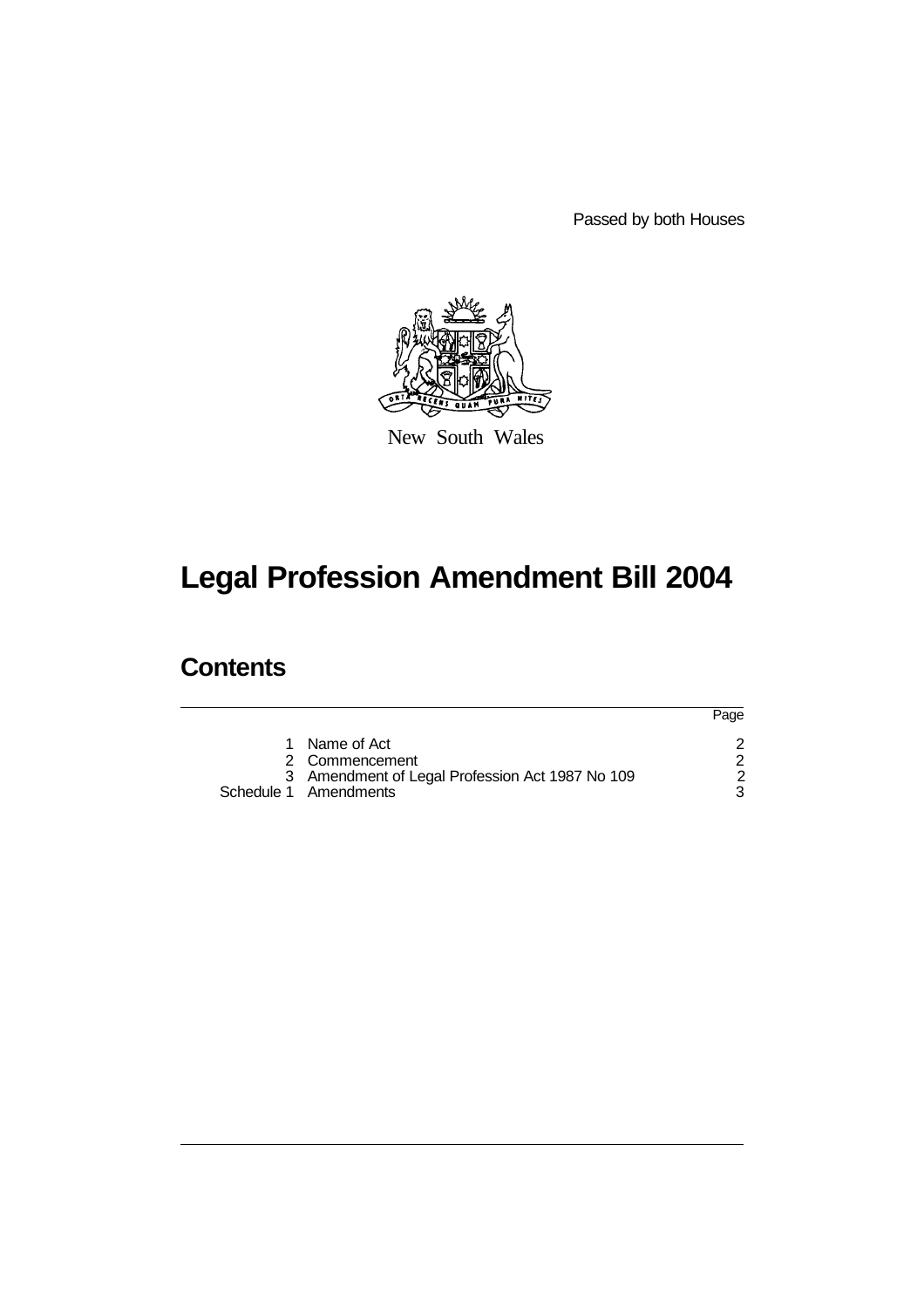*I certify that this PUBLIC BILL, which originated in the LEGISLATIVE ASSEMBLY, has finally passed the LEGISLATIVE COUNCIL and the LEGISLATIVE ASSEMBLY of NEW SOUTH WALES.*

> *Clerk of the Legislative Assembly. Legislative Assembly, Sydney, , 2004*



New South Wales

## **Legal Profession Amendment Bill 2004**

Act No , 2004

An Act to amend the *Legal Profession Act 1987* in relation to suitability to hold practising certificates, the discipline of the legal profession, the handling of complaints against legal practitioners, and other matters; and for other purposes.

*I have examined this Bill, and find it to correspond in all respects with the Bill as finally passed by both Houses.*

*Chairman of Committees of the Legislative Assembly.*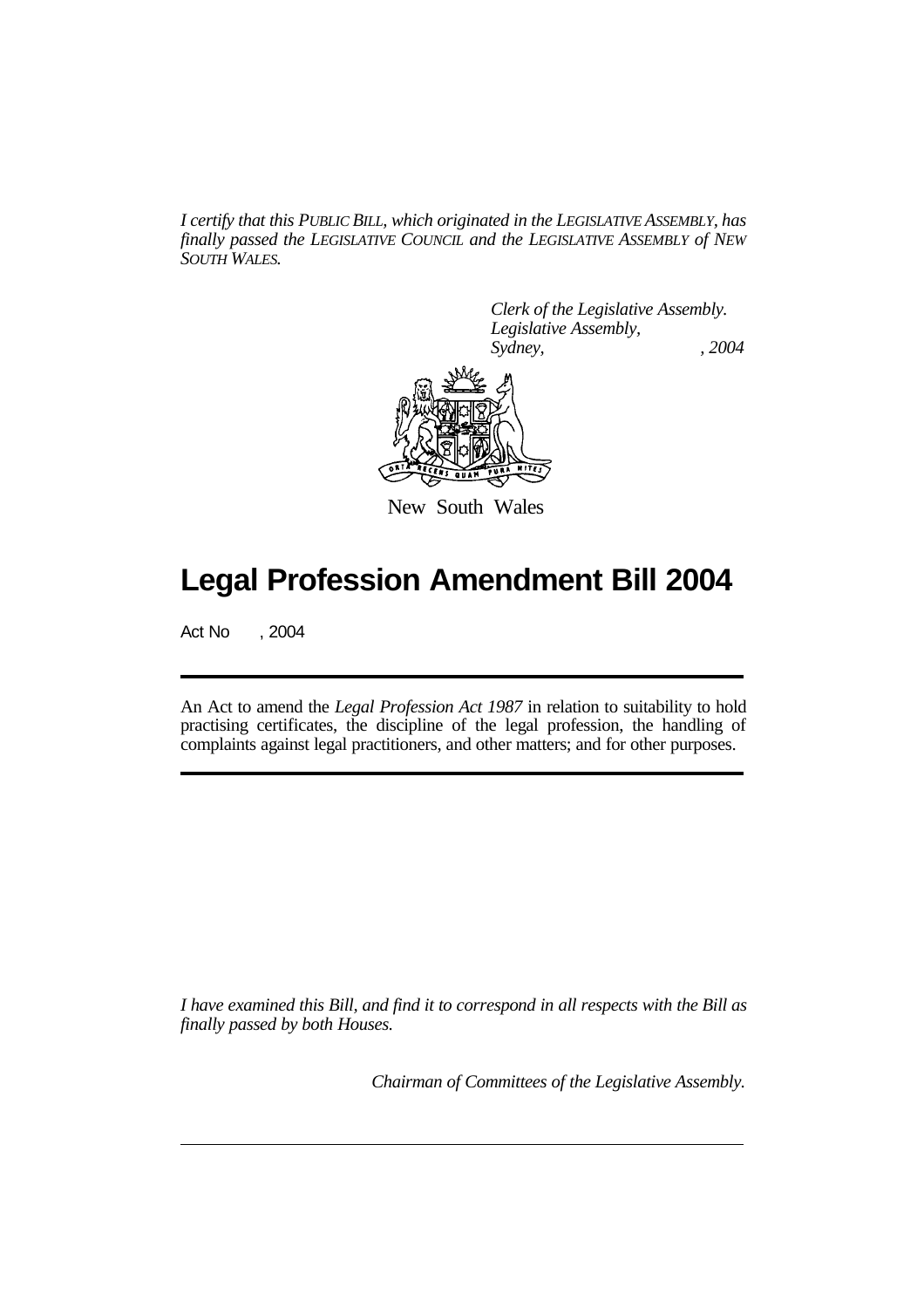## **The Legislature of New South Wales enacts:**

## **1 Name of Act**

This Act is the *Legal Profession Amendment Act 2004*.

## **2 Commencement**

This Act commences on a day or days to be appointed by proclamation.

## **3 Amendment of Legal Profession Act 1987 No 109**

The *Legal Profession Act 1987* is amended as set out in Schedule 1.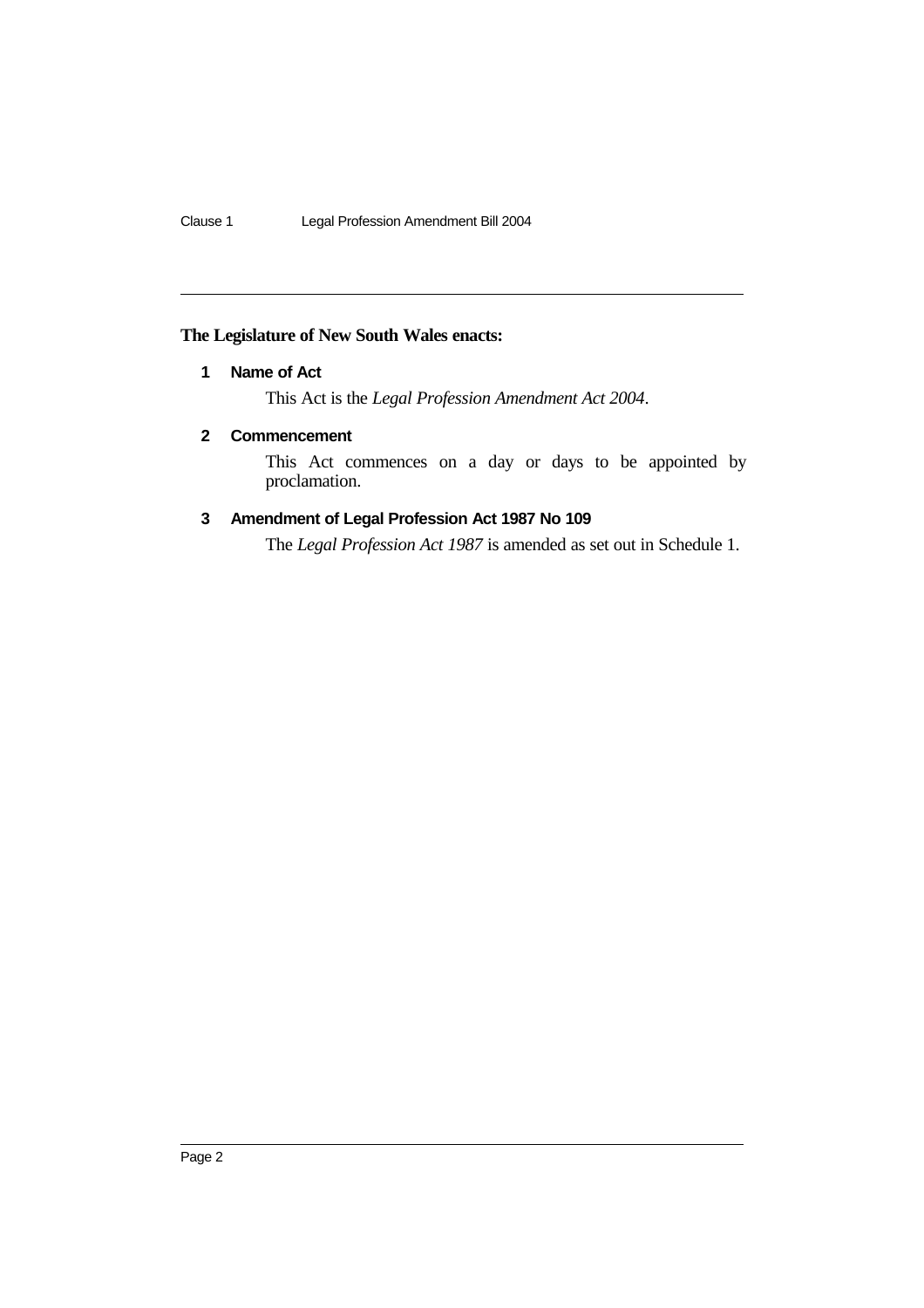Amendments **Schedule 1** and the set of the set of the set of the set of the set of the set of the set of the set of the set of the set of the set of the set of the set of the set of the set of the set of the set of the set

## **Schedule 1 Amendments**

(Section 3)

#### **[1] Section 3 Definitions**

Insert in alphabetical order in section 3 (1):

*pre-admission event* means:

- (a) an act of bankruptcy committed by a person before being admitted as a legal practitioner, or
- (b) a finding of guilt against a person before being admitted as a legal practitioner (where the person was found guilty of an indictable offence or a tax offence).

#### **[2] Section 30 Refusal of application for practising certificate as barrister or solicitor**

Insert at the end of the section:

(5) Without limiting subsection (1) (b), information prescribed by the regulations may include details of, or details of the nature of, pre-admission events, whether occurring before or after the commencement of this subsection.

#### **[3] Section 37 Refusal, suspension or cancellation of practising certificate generally**

Insert after section 37 (1):

- (1A) Subsection (1) (a) extends to pre-admission events occurring in relation to an applicant for or holder of a practising certificate, whether the events occurred before or after the commencement of this subsection.
- (1B) Without limiting subsection (1), a Council may decide to take no action or no further action in connection with a pre-admission event occurring in relation to an applicant for or holder of a practising certificate, if satisfied that it is appropriate to do so given the passage of time and other circumstances the Council considers relevant.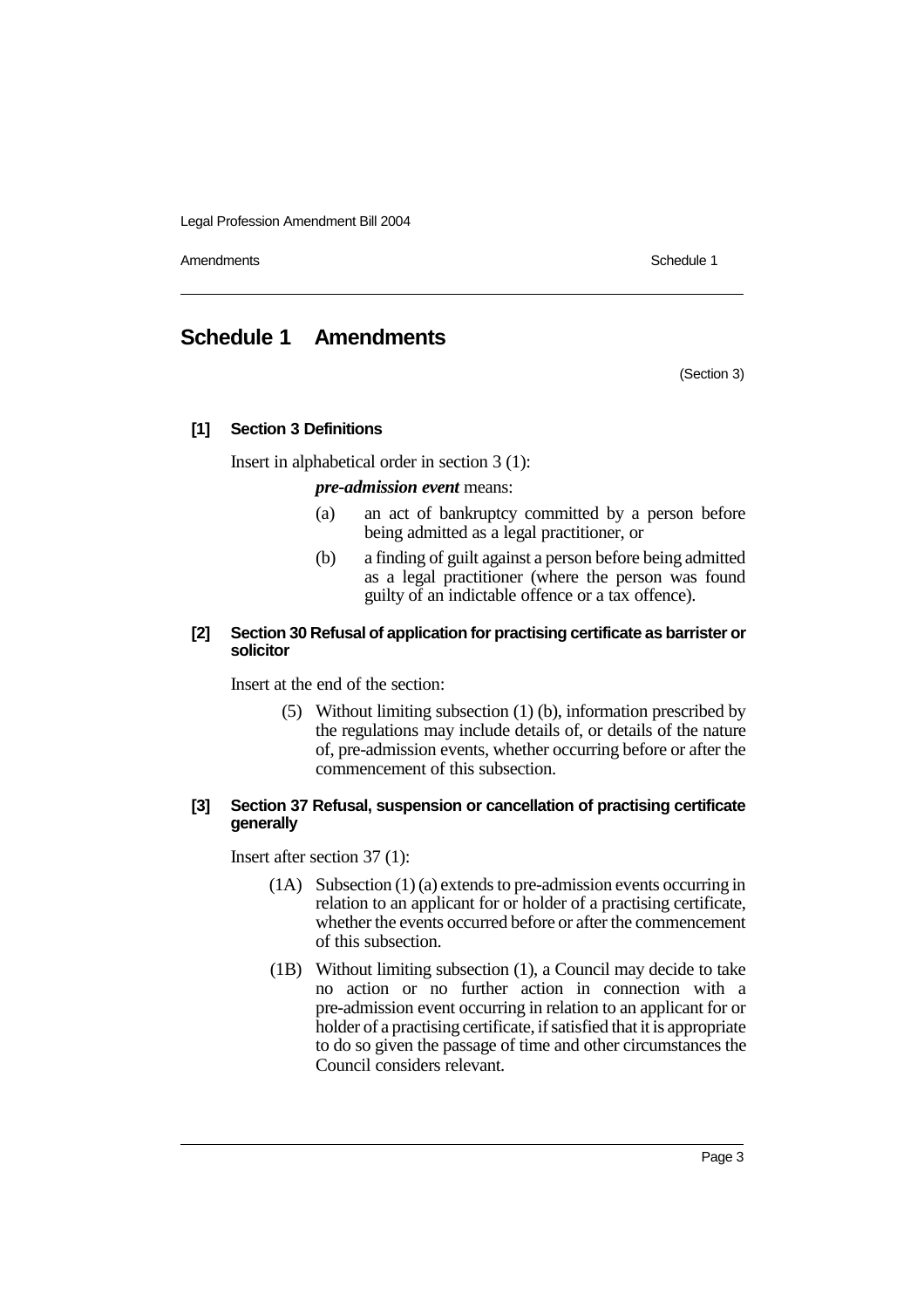Schedule 1 Amendments

#### **[4] Section 152 Powers of Council or Commissioner when investigating complaint**

Insert ", by notice in writing served on the legal practitioner," after "may" in section 152 (2).

#### **[5] Section 152 (3) and (3A)**

Omit section 152 (3). Insert instead:

- (3) A notice is served under this section on a legal practitioner if:
	- (a) it is served personally on the practitioner, or
	- (b) it is sent by post to the practitioner's place of practice, business or residence last notified by the practitioner to a Council.
- (3A) A notice under this section is to specify a reasonable time for compliance with the requirement.

#### **[6] Section 155 Decision after investigation of complaint**

Omit "if the legal practitioner consents to the reprimand" from section 155 (3) (a).

#### **[7] Section 155 (6)**

Insert at the end of section 155:

(6) If a Council or the Commissioner decides to reprimand a legal practitioner under this section and the practitioner does not consent to the reprimand, the practitioner may appeal to the Tribunal against the decision. Section 171N applies to an appeal under this subsection.

#### **[8] Section 160 Decision of Commissioner on review**

Omit "if the practitioner consents to the reprimand" from section 160 (1) (c3).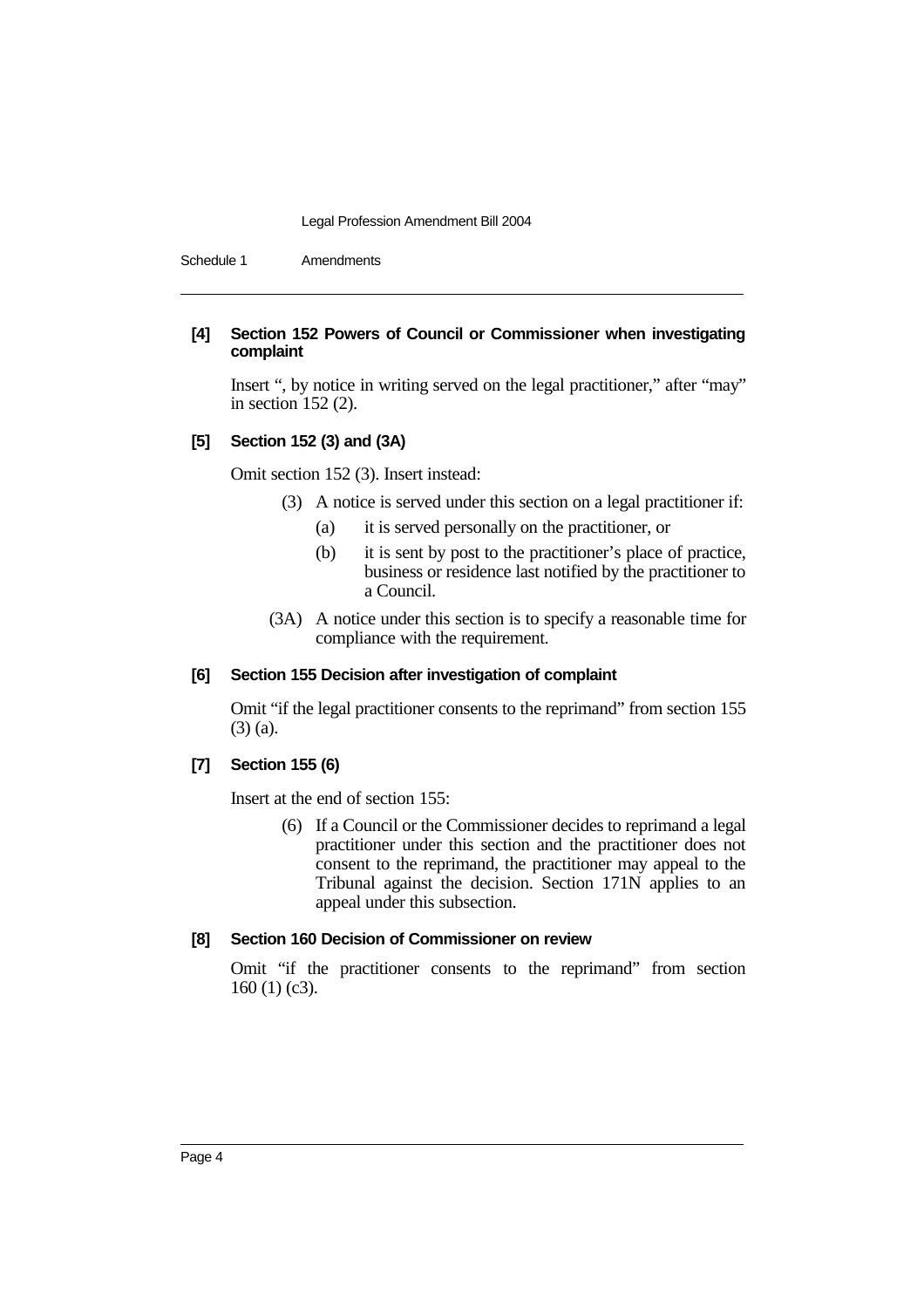Amendments **Schedule 1** and the set of the set of the set of the set of the set of the set of the set of the set of the set of the set of the set of the set of the set of the set of the set of the set of the set of the set

#### **[9] Section 160 (5)**

Insert at the end of section 160:

(5) If the Commissioner decides to reprimand a legal practitioner under this section and the practitioner does not consent to the reprimand, the practitioner may appeal to the Tribunal against the decision. Section 171N applies to an appeal under this subsection.

#### **[10] Section 167AA**

Insert after section 167:

#### **167AA Time for instituting proceedings**

- (1) An information may be laid under this Part at any time within 6 months after the Council or Commissioner decides that proceedings be instituted in the Tribunal with respect to the complaint concerned.
- (2) Despite subsection (1), the Tribunal may, on application in writing by the Council or Commissioner, as the case may require, extend the time for laying an information referred to in subsection  $(1)$ .
- (3) In exercising the power to extend the time for laying an information, the Tribunal is to have regard to all the circumstances of the case, and (without affecting the generality of the foregoing) the Tribunal is to have regard to the following:
	- (a) the public interest,
	- (b) the extent to which, having regard to the delay, there is or may be prejudice to the legal practitioner concerned by reason that evidence that would have been available if the information had been laid within the 6-month period is no longer available,
	- (c) the reasonableness of the applicant's explanation for the delay in laying the information.
- (4) The time for laying an information may be extended under subsection (2) although that time has expired.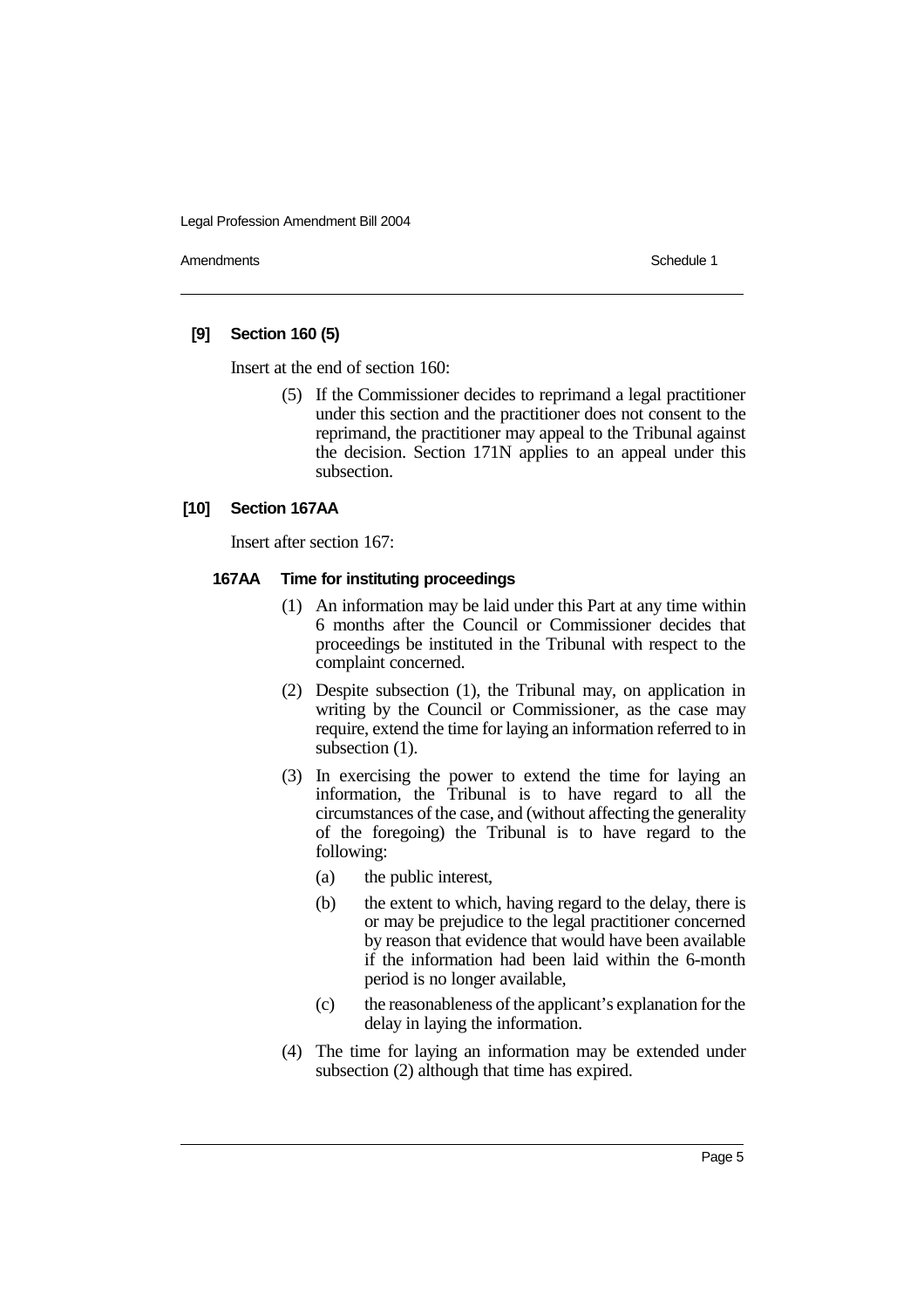| Schedule 1 | <b>Amendments</b> |
|------------|-------------------|
|------------|-------------------|

- (5) This section has effect despite anything in section 44 of the *Administrative Decisions Tribunal Act 1997* or the rules or regulations under that Act.
- (6) For the purposes of subsection (1), a decision that proceedings be instituted is made when:
	- (a) the Council or Commissioner decides that there is a reasonable likelihood that the legal practitioner concerned will be found guilty of unsatisfactory professional conduct or professional misconduct, as referred to in section 155 (2), or
	- (b) the Commissioner decides to institute proceedings in the Tribunal against the legal practitioner concerned, or to direct the appropriate Council to do so, under section 160 (1) (d).
- (7) An official record or notification of a decision referred to in subsection (6) (a) or (b) and stating the date the decision was made is evidence that the decision was made and of the date the decision was made.

## **[11] Section 171**

Insert after section 170:

## **171 Power to disregard procedural lapses**

- (1) The Tribunal may order that a failure by the Commissioner or a Council, or a person acting for them or under their direction, to observe a procedural requirement in relation to a complaint is to be disregarded, if satisfied that the parties to the hearing have not been prejudiced by the failure.
- (2) This section applies to a failure occurring before proceedings were instituted in the Tribunal in relation to the complaint as well as to a failure occurring afterwards.

## **[12] Section 171C Determinations of Tribunal**

Omit section 171C (1) (e). Insert instead:

(e) make an order publicly reprimanding the legal practitioner or, if there are special circumstances, privately reprimanding the legal practitioner,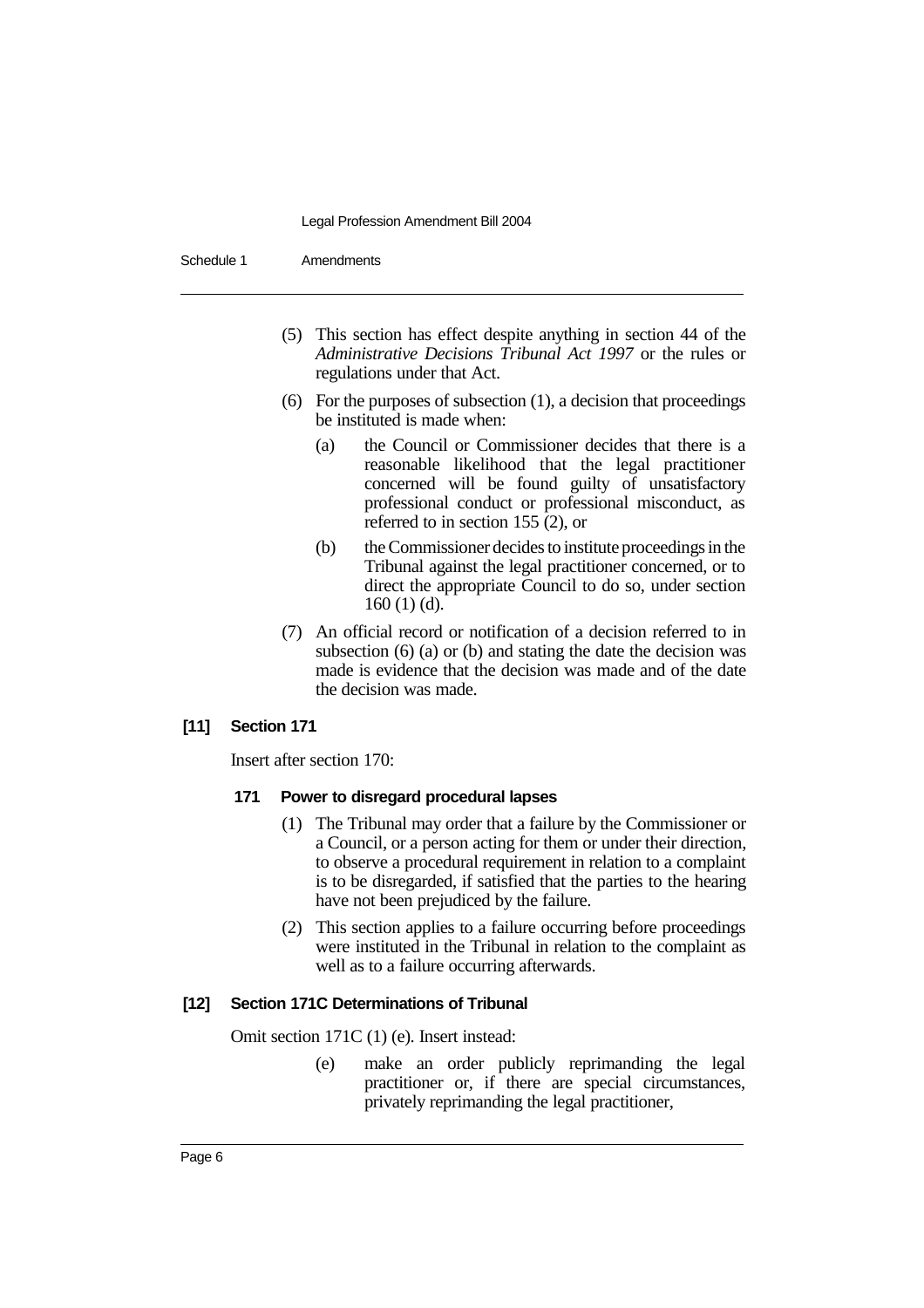Amendments **Schedule 1** and the set of the set of the set of the set of the set of the set of the set of the set of the set of the set of the set of the set of the set of the set of the set of the set of the set of the set

## **[13] Section 171C (3)–(5)**

Insert at the end of section 171C:

- (3) If the Tribunal makes an order publicly reprimanding a legal practitioner, the Tribunal is to publish the order and a statement of its reasons for making the order.
- (4) If the Tribunal makes an order privately reprimanding a legal practitioner, the Tribunal is to provide the appropriate Council and the Commissioner with a copy of the order and a statement of its reasons for making the order.
- (5) It is sufficient compliance with the requirement to publish an order under subsection (3) if the Tribunal provides to the Commissioner sufficient information to enable the Commissioner to exercise the Commissioner's functions in respect of the register of disciplinary action required to be kept under Division 9A.

## **[14] Section 171F**

Omit the section. Insert instead:

#### **171F Appeals against orders and decisions of Tribunal**

- (1) An order or other decision made by the Tribunal under this Part may be appealed to the Supreme Court by a party to the proceedings in which the order or decision was made.
- (2) Section 75A of the *Supreme Court Act 1970* accordingly applies to an appeal under this section, and the appeal is to be:
	- (a) by way of rehearing, and
	- (b) not by way of a new hearing (a *de novo* hearing).
- (3) Subsection (2) does not affect the provisions of section 75A of the *Supreme Court Act 1970* relating to the receipt of evidence by the Supreme Court.
- (4) Despite subsection (1), an appeal does not lie to the Supreme Court under this section against any of the following decisions of the Tribunal except by leave of the Supreme Court:
	- (a) an interlocutory decision,
	- (b) a decision made with the consent of the parties,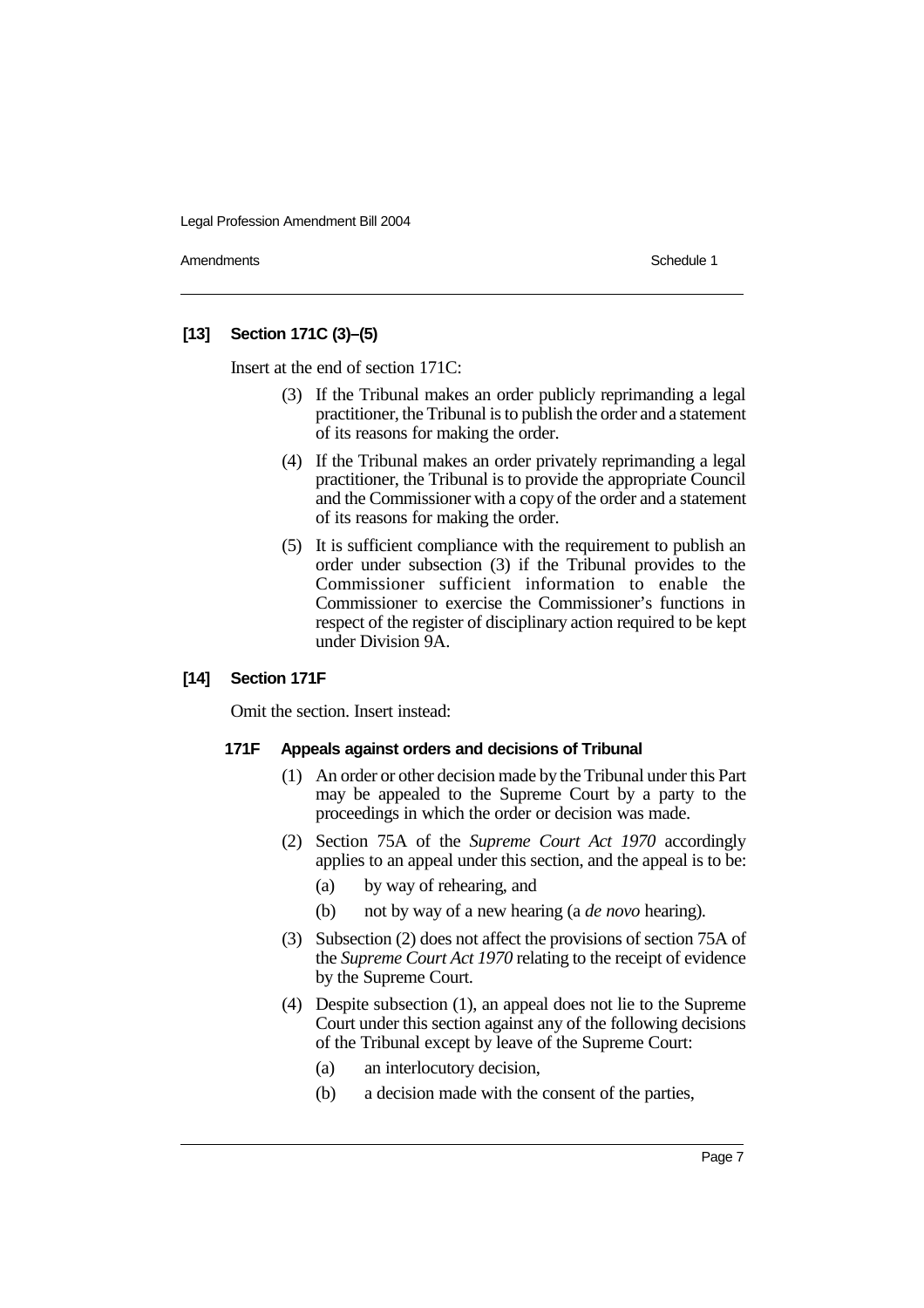Schedule 1 Amendments

- (c) a decision as to costs.
- (5) No appeals lie under Chapter 7 of the *Administrative Decisions Act 1997* to an Appeal Panel against an order or other decision of the Tribunal under this Part.

#### **[15] Section 171LA Definitions**

Insert ", other than an order under this Part privately reprimanding the practitioner" after "practitioner" where secondly occurring in paragraph (d) of the definition of *disciplinary action*.

#### **[16] Section 171N**

Insert after section 171MB:

#### **171N Appeals to Tribunal concerning reprimands**

- (1) This section applies to an appeal referred to in section 155 (6) or 160 (5) against a decision by a Council or the Commissioner to reprimand a legal practitioner.
- (2) The appeal is an external appeal within the meaning of the *Administrative Decisions Tribunal Act 1997*.
- (3) The appeal is to be heard and determined by the Legal Services Division of the Tribunal, constituted in accordance with whichever of the constitutions listed in clause 4 (1) of Part 3 of Schedule 2 to the *Administrative Decisions Tribunal Act 1997* that the President of the Tribunal determines as being appropriate for the particular case.
- (4) In determining the appeal, the Tribunal may:
	- (a) affirm the decision to reprimand the legal practitioner and dismiss the appeal, or
	- (b) quash the decision to reprimand the legal practitioner and remit the matter back to the Council or Commissioner for the complaint concerned to continue to be dealt with under this Part, or
	- (c) quash the decision to reprimand the legal practitioner and dismiss the complaint concerned.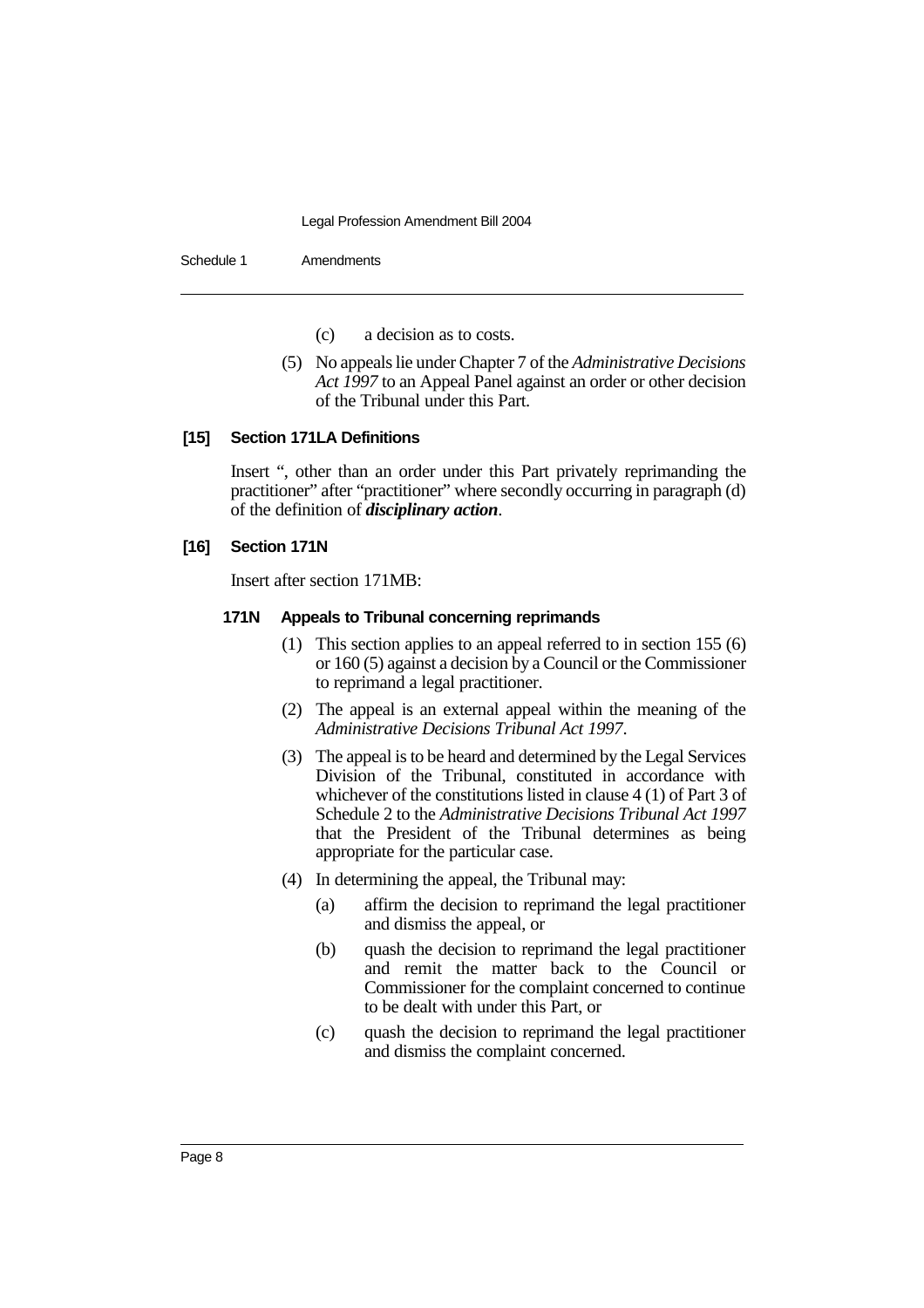Amendments **Schedule 1** and the set of the set of the set of the set of the set of the set of the set of the set of the set of the set of the set of the set of the set of the set of the set of the set of the set of the set

- (5) If the Tribunal affirms the decision to reprimand the legal practitioner, the Tribunal must forthwith make an order publicly reprimanding the legal practitioner, whether or not the reprimand appealed against has already been administered.
- (6) If the Tribunal quashes the decision to reprimand the legal practitioner and remits the matter back to the Council or Commissioner, the complaint concerned is to be dealt with as if the decision to reprimand the practitioner had not been made.
- (7) If the Tribunal quashes the decision to reprimand the legal practitioner and the reprimand has already been administered, the reprimand is withdrawn by force of this section.
- (8) The provisions of section 171C (3) and (5) relating to the publication of an order and of a statement of reasons extend to an order made under this section publicly reprimanding the legal practitioner.
- (9) Section 171F applies in relation to the appeal.
- (10) Without limiting anything in the *Administrative Decisions Tribunal Act 1997*, rules or regulations may be made under that Act in connection with appeals to which this section applies, including the making, hearing and determination of appeals.
- (11) This section prevails to the extent of any inconsistency with the *Administrative Decisions Tribunal Act 1997* or any rules or regulations made under that Act.

## **[17] Section 171U**

Insert after section 171T:

#### **171U Undertakings**

- (1) This section applies if a legal practitioner gives an undertaking to the Commissioner or a Council in the course of:
	- (a) investigating or dealing with a complaint against the legal practitioner, or
	- (b) a mediation conducted in connection with a complaint against or a consumer dispute with the legal practitioner.
- (2) A breach of the undertaking is capable of being unsatisfactory professional conduct or professional misconduct.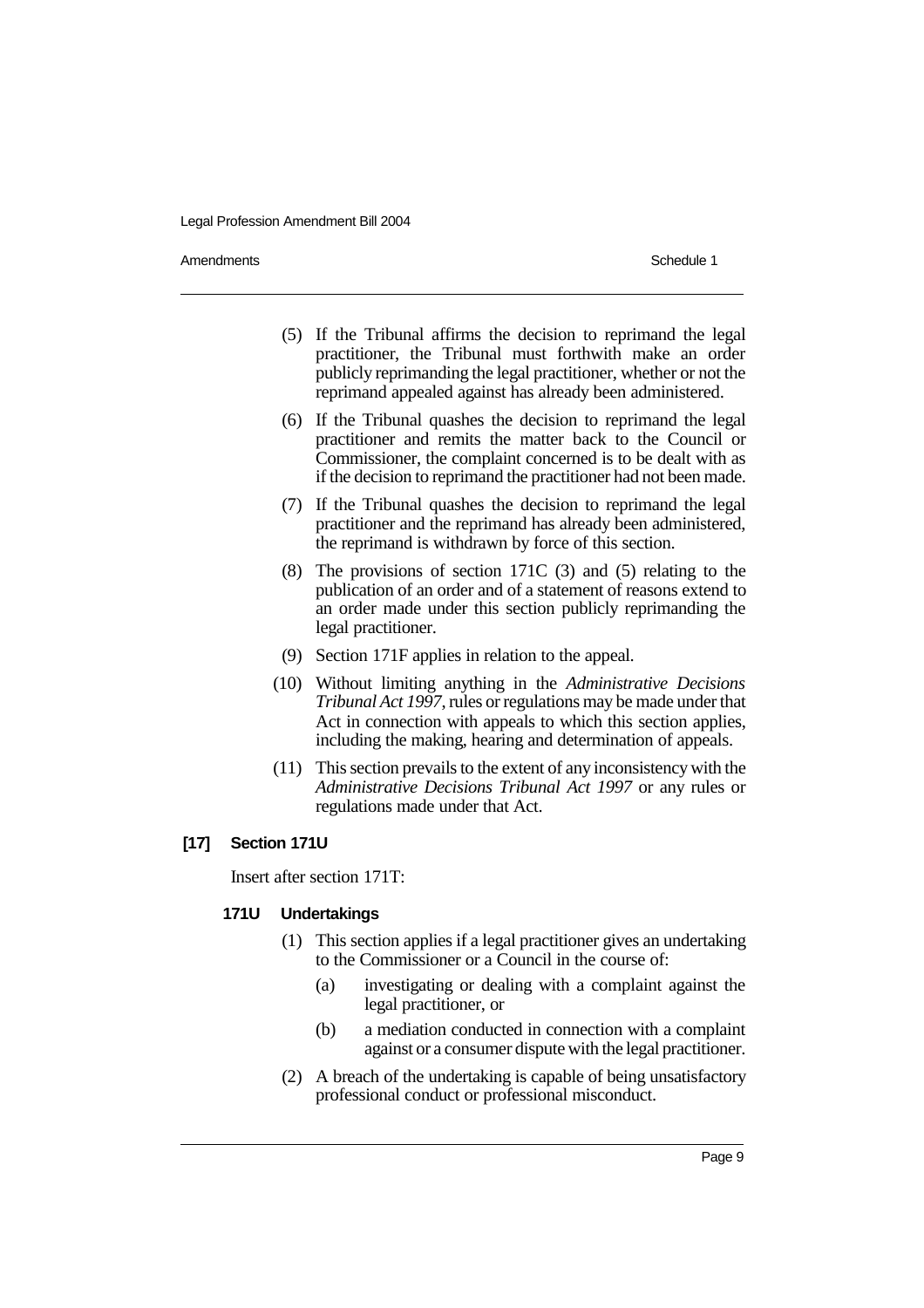Schedule 1 Amendments

(3) Nothing in this section implies that breaches of other undertakings are not capable of being unsatisfactory professional conduct or professional misconduct.

#### **[18] Section 198L Restrictions on commencing proceedings without reasonable prospects of success**

Omit "originating process or a defence on a claim for damages" from section 198L (2).

Insert instead "court documentation on a claim or defence of a claim for damages".

#### **[19] Section 198L (3)**

Omit "Originating process or a defence on a claim for damages". Insert instead "Court documentation on a claim or defence of a claim for damages".

## **[20] Section 198L (4)**

Insert at the end of the section:

(4) In this section:

#### *court documentation* means:

- (a) a statement of claim, summons, cross-claim, defence or further pleading, or
- (b) an amended statement of claim, summons, cross-claim, defence or further pleading, or
- (c) a document amending a statement of claim, summons, cross-claim, defence or further pleading, or
- (d) any other document of a kind prescribed by the regulations.

*cross-claim* includes counter-claim and cross-action.

## **[21] Schedule 8 Savings, transitional and other provisions**

Insert at the end of clause 1A (1):

*Legal Profession Amendment Act 2004*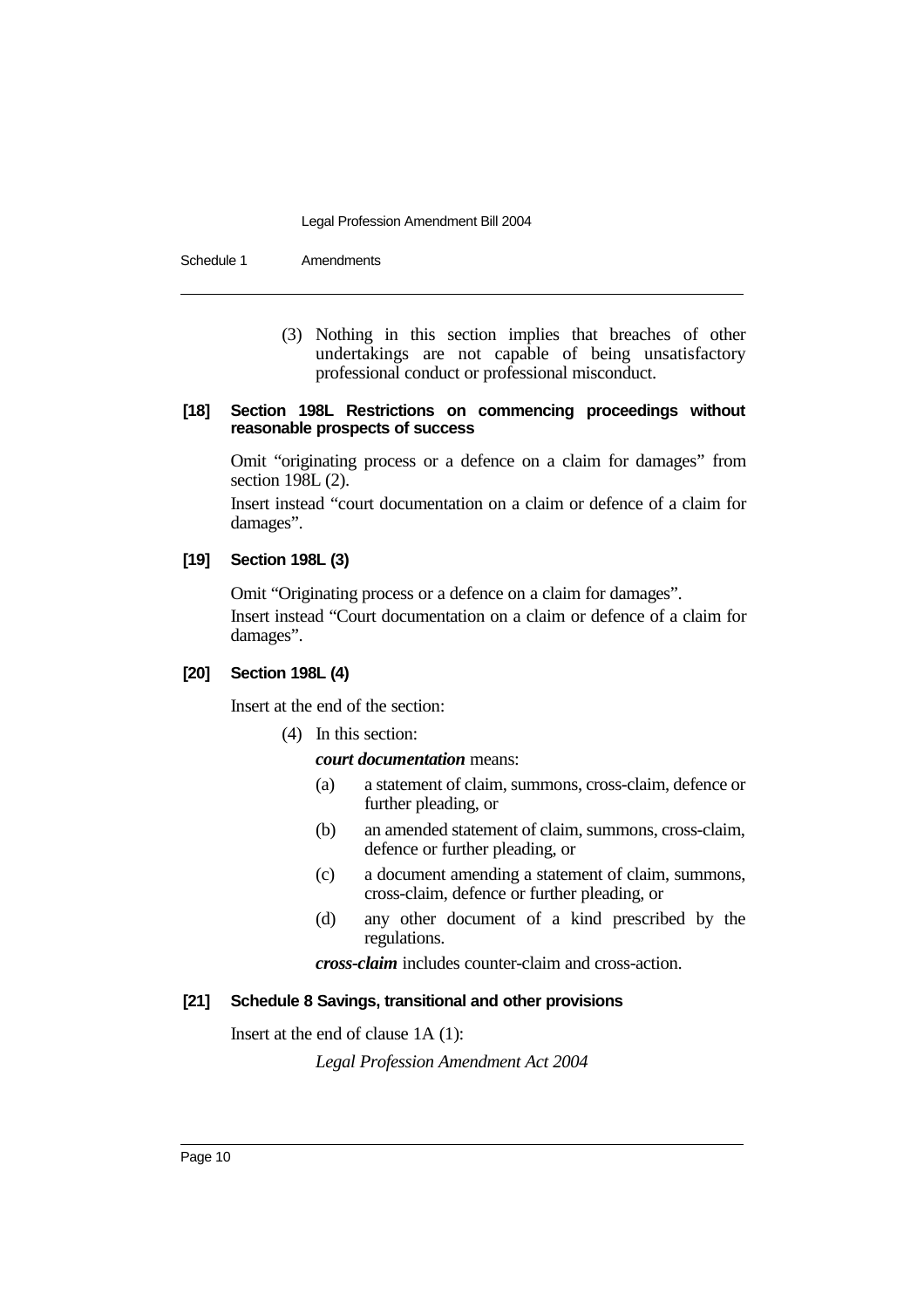Amendments **Schedule 1** and the set of the set of the set of the set of the set of the set of the set of the set of the set of the set of the set of the set of the set of the set of the set of the set of the set of the set

## **[22] Schedule 8**

Insert at the end of the Schedule (with appropriate Part and clause numbering):

## **Part Provisions consequent on enactment of Legal Profession Amendment Act 2004**

#### **Definition**

In this section, *amending Act* means the *Legal Profession Amendment Act 2004*.

#### **Pre-admission events (sections 30 and 37)**

- (1) A regulation made before the commencement of the amendment made by the amending Act to section 30 is and is taken always to have been as valid as it would be or would have been if the amendment had been in force when the regulation was made.
- (2) Anything done or omitted to be done under section 37 before the commencement of the amendments made by the amending Act to that section is and is taken always to have been as valid as it would be or would have been if the amendments had been in force when the thing was done or omitted.

#### **Reprimands by Council or Commissioner (sections 155 and 160)**

Sections 155 and 160 as amended by the amending Act extend to conduct occurring before the commencement of the amendments.

#### **Time for instituting proceedings (section 167AA)**

(1) Section 167AA as inserted by the amending Act extends to decisions made to institute proceedings in the Tribunal before the commencement of that section (whether or not the proceedings were instituted or purported to be instituted before that commencement), as if that section had been in force when the decisions were made.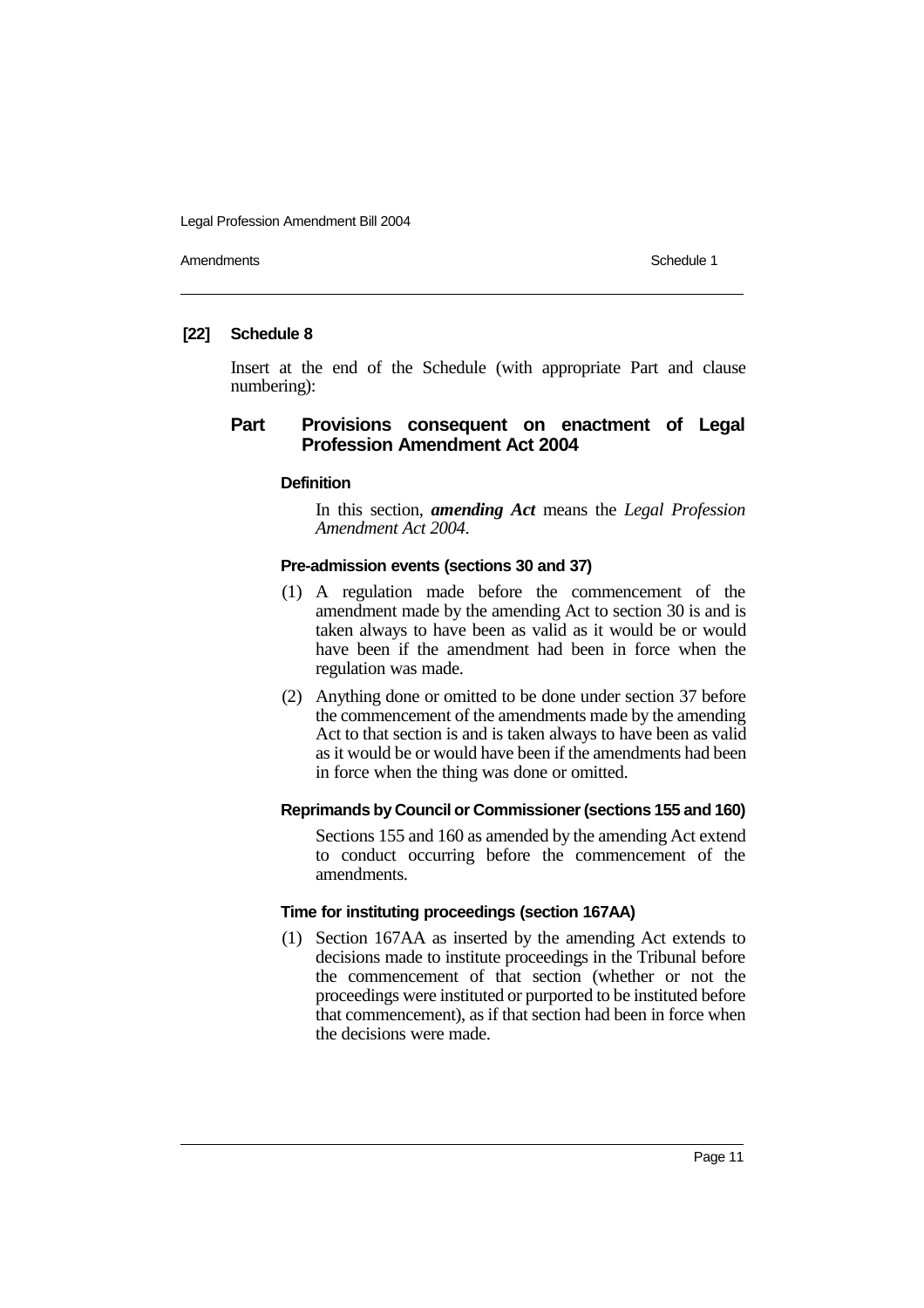Schedule 1 Amendments

- (2) Without limiting subclause (1), if proceedings referred to in that subclause:
	- (a) were instituted or purported to be instituted in the Tribunal before the commencement of section 167AA, and
	- (b) were pending in the Tribunal immediately before that commencement,

the proceedings are taken to have been as validly instituted in the Tribunal as they would have been had that section been in force when they were instituted or purported to be instituted.

(3) However, section 167AA does not apply to proceedings instituted or purporting to be instituted in the Tribunal before the commencement of that section where the Tribunal has before that commencement made an order or decision to the effect that the proceedings were not validly instituted.

#### **Power to disregard procedural lapses (section 171)**

Section 171 as inserted by the amending Act extends to:

- (a) procedural lapses occurring before the commencement of the amendment, and
- (b) complaints made before that commencement, and
- (c) proceedings pending in the Tribunal at that commencement.

#### **Determinations of Tribunal—publishing information about reprimands (section 171C)**

Section 171C (3)–(5) as inserted by the amending Act apply to disciplinary action taken after the commencement of those subsections in proceedings commenced before or after that commencement, but nothing in those subsections or this clause implies that the matters referred to in those subsections relating to disciplinary action taken before that commencement cannot be published or included in the register of disciplinary action.